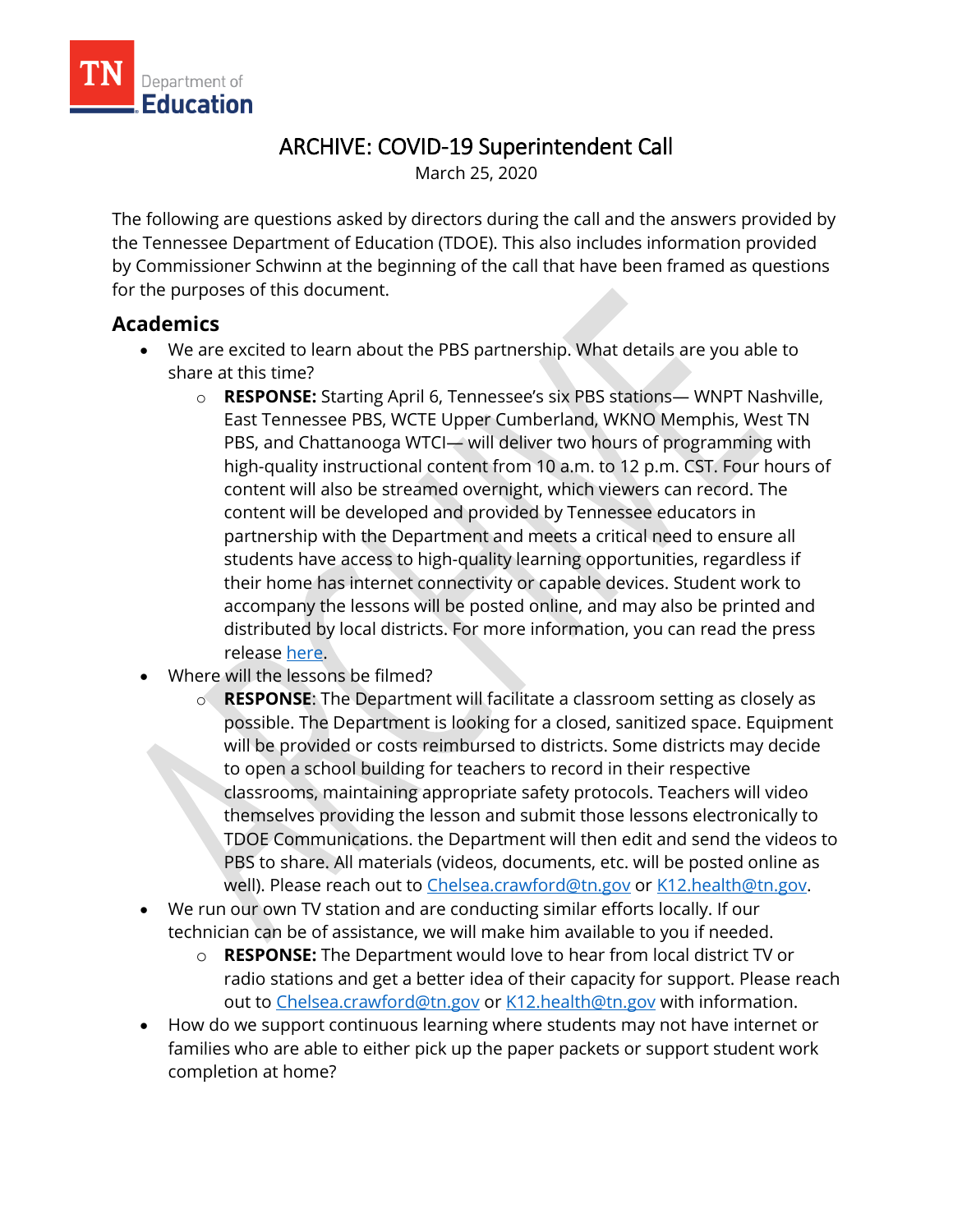

- o **RESPONSE**: The [academic toolkit](https://www.tn.gov/content/dam/tn/education/health-&-safety/School%20Closure%20Toolkit%20-%20Academics.pdf) for school closure provides options and decision points to support districts in determining how to support students who do not have access to the internet. Further, the IT FAQ and Toolkit offer information on how to expand access for students and families at little and no cost. A parent toolkit is also forthcoming to support families with balancing at-home learning. Additionally, starting April 6, Tennessee's six PBS stations will deliver two hours of programming with high-quality instructional content from 10 a.m. to 12 p.m. CST. Please see above for additional information here.
- When work is provided to students for at-home learning, is there a best practice or suggestion related to grading or accountability for students?
	- o **RESPONSE:** Grading policies and other student-level accountability policies for at-home learning are local decisions. As a best practice, please ensure that families understand any expectations for participation and for completion. The Department hopes that the online resources provided in the academic toolkit, the PBS learning opportunities, the homework help hotline, and additional local resources will support students in ongoing learning opportunities. The State Board of Education will decide whether to revise any State Board rules and policies related to grading, retention and promotion decisions at a special State Board meeting on April 9<sup>th</sup>.
- Can you say more about TDOE's supports related to distance learning?
	- o **RESPONSE:** Districts should look at the [academic toolkit,](https://www.tn.gov/content/dam/tn/education/health-&-safety/School%20Closure%20Toolkit%20-%20Academics.pdf) as well as the [IT](https://www.tn.gov/content/dam/tn/education/health-&-safety/School_Closure_Toolkit_IT_and_Distance_Learning_(Published).pdf)  [toolkit](https://www.tn.gov/content/dam/tn/education/health-&-safety/School_Closure_Toolkit_IT_and_Distance_Learning_(Published).pdf) to determine how best to deliver distance learning. Once the district determines how it will continue learning for children, the toolkit has resources organized for a variety of methods of distance learning. In addition, the state will launch PBS learning opportunities on April  $6<sup>th</sup>$ . Districts can also work with TNDigital.org to provide free distance learning strategies for all approved publishers in the state of Tennessee. Finally, the Department is working to expand options for distance learning and will be releasing a robust tool in May to support districts with additional online resources.

#### **Special Populations**

- What role do you anticipate special education coordinators and other groups having in planning efforts this spring and summer?
	- o **RESPONSE:** TDOE certainly values the input of special education coordinators and other related organizations and would welcome the opportunity to collaborate through the spring and summer. The [SPED toolkit](https://www.tn.gov/content/dam/tn/education/health-&-safety/School_Closure_Toolkit_Special%20Populations.pdf) is available online and is updated with regular frequency to respond to released guidance. Please reach out directly with any concerns so the Department can be as responsive and supportive as possible.

# **Staffing**

• Does closure include a district's afterschool care programs?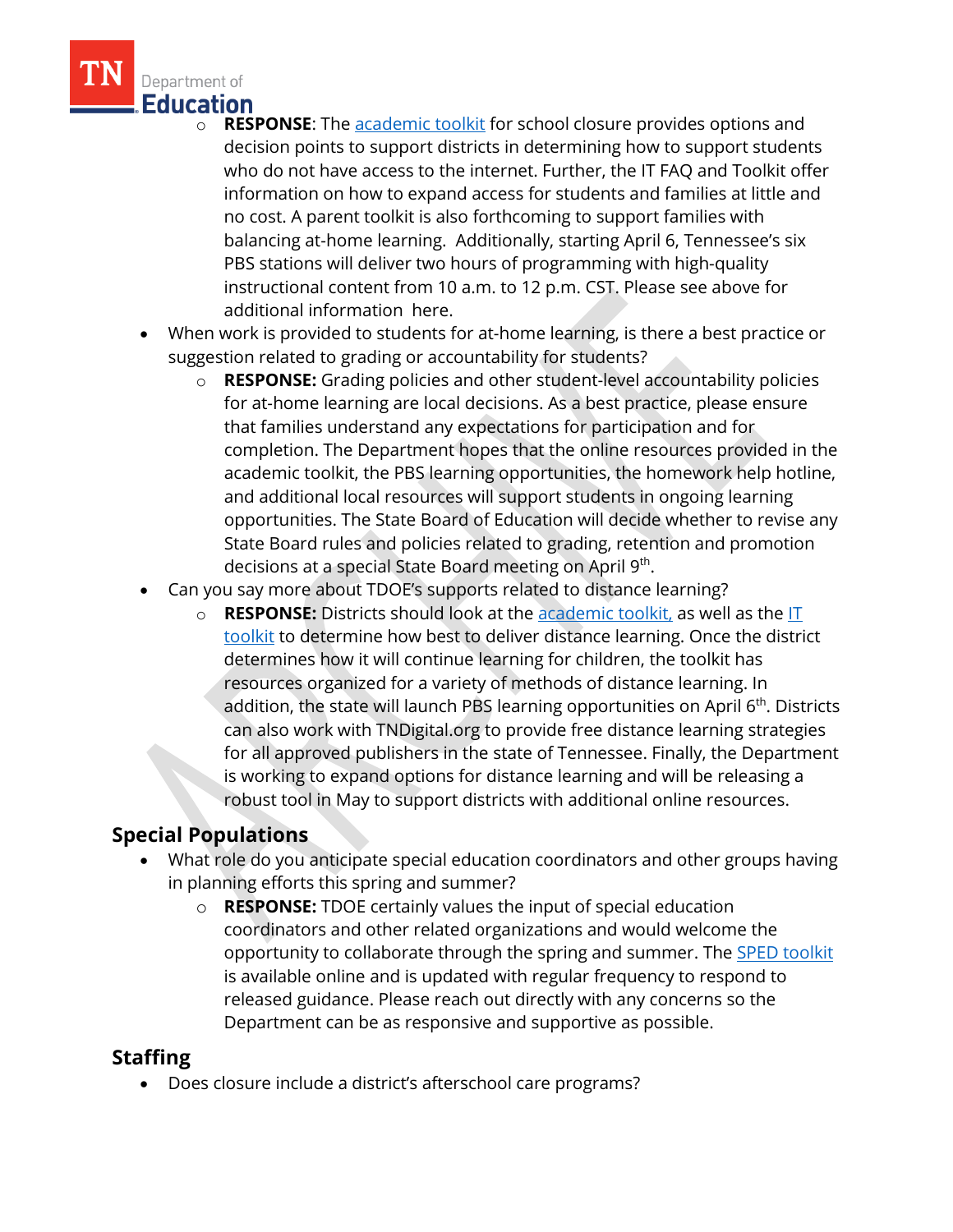

**RESPONSE:** This is a local decision and one that can be different from community to community. The Department recommends that districts consult with their attorney, school board, community leaders and, local health department before making the decision. These are the groups who can assist districts in best determining the needs of the community. Districts may even want to draft a plan for their local board to approve. Districts will need information on how to balance the competing interests of providing for the childcare needs of the community vs. not increasing or perpetuating community spread. A call to the local health department could assist district leaders in finding out how their community would be better served.

Additionally, any plan must also safeguard the rights of all employees provided in state and federal law, including the Americans with Disabilities Act (ADA) and the Family Medical Leave Act (FMLA). The United States Equal Employment Opportunity Commission (EEOC) has issued new guidance on the pandemic and the ADA found here:

[https://www.eeoc.gov/facts/pandemic\\_flu.html.](https://www.eeoc.gov/facts/pandemic_flu.html)

The following links provide helpful guidance from the U.S. Department of Labor:

- *Preparing Workplaces for COVID-19*
- <https://www.osha.gov/Publications/OSHA3990.pdf>
- *COVID-19 or Other Public Health Emergencies and the FMLA* <https://www.dol.gov/agencies/whd/fmla/pandemic>

Also, the plan must ensure adherence to the guidance of the Centers for Disease Control and Prevention (CDC), the Tennessee Department of Health, and other public health authorities on appropriate steps to take relating to the workplace during the COVID-19 pandemic.

Here is a link to CDC guidance for employers and workplaces on COVID-19: [https://www.cdc.gov/coronavirus/2019-](https://www.cdc.gov/coronavirus/2019-ncov/community/organizations/businesses-employers.html)

[ncov/community/organizations/businesses-employers.html](https://www.cdc.gov/coronavirus/2019-ncov/community/organizations/businesses-employers.html)

- What are the policies that govern teacher work hours or locations, including working from home?
	- o **RESPONSE:** Because local school board policy and unique facts make dramatic differences in analyzing any situation, the Department advises each school district to consult with the local school board attorney for specific legal advice regarding employment matters during the COVID-19 pandemic.

The Department has received many questions regarding school district staffing decisions during school closures due to COVID-19. Although the Department has some regulatory authority over local school districts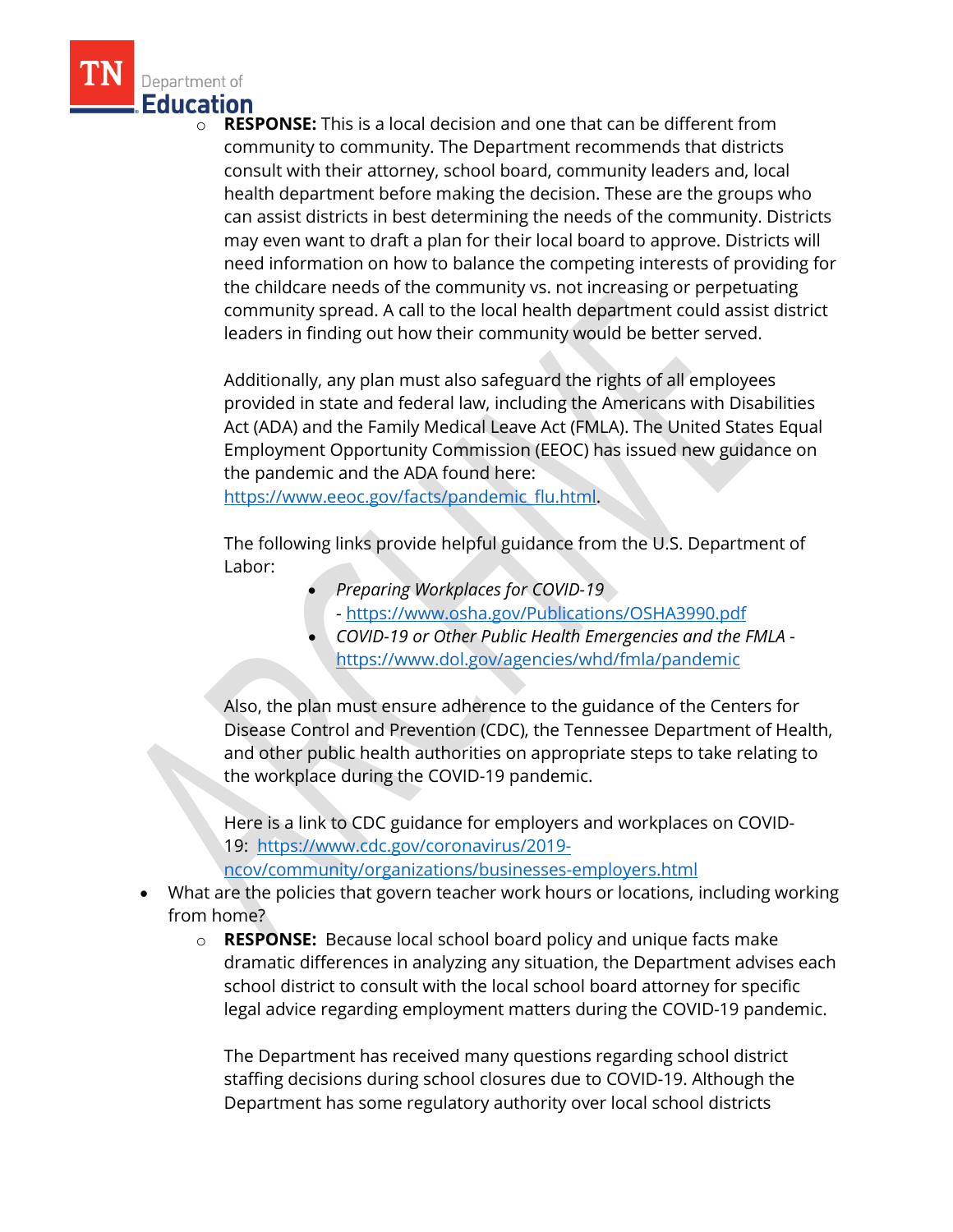

regarding certain issues, it is a common misconception that the Department has supervisory or administrative control over all local school district operations. Pursuant to T.C.A § 49-2-203, a local board of education has the authority to "manage and control all public schools established or that may be established under its jurisdiction." Also, T.C.A. § 49-2-301, states specifically that, each local board of education is authorized to employ a director of schools." Local school district employees, including teachers, principals, and non-licensed employees are hired by the local director of schools. Therefore, only the director of schools and the local board of education, through local board policies, may address personnel matters such as staffing decisions during school closures.

The top priority for school districts during the COVID-19 pandemic is to continue serving their communities while keeping students, staff, and their families safe. To do this, the Department recommends that every school district work with their local board attorney to develop a school personnel plan for the school closure that includes procedures for both teachers and non-licensed employees. The plan should address whether non-licensed employees are laid off, redeployed to perform other critical work during the school closure, or paid without being required to work. The plan should also specify if teachers and other licensed employees are required to transition their work in the traditional classroom setting to work supporting continuity of instruction plans that provide students educational services in nontraditional ways, including through online platforms and other methods of distance learning. The plan for teachers should comply with T.C.A. § 49-5-716, which states:

*A teacher, including a teacher on preapproved leave or other type of leave, shall not be charged with a day of leave for any day on which the teacher's school or the school district is closed due to natural disaster, inclement weather, serious outbreak of contagious illness, or other unexpected event.*

The plan must also safeguard the rights of all employees provided in state and federal law, including the Americans with Disabilities Act (ADA) and the Family Medical Leave Act (FMLA). The United States Equal Employment Opportunity Commission (EEOC) has issued new guidance on the pandemic and the ADA found here: [https://www.eeoc.gov/facts/pandemic\\_flu.html.](https://www.eeoc.gov/facts/pandemic_flu.html)

The following links provide helpful guidance from the U.S. Department of Labor:

• *Preparing Workplaces for COVID-19* - <https://www.osha.gov/Publications/OSHA3990.pdf>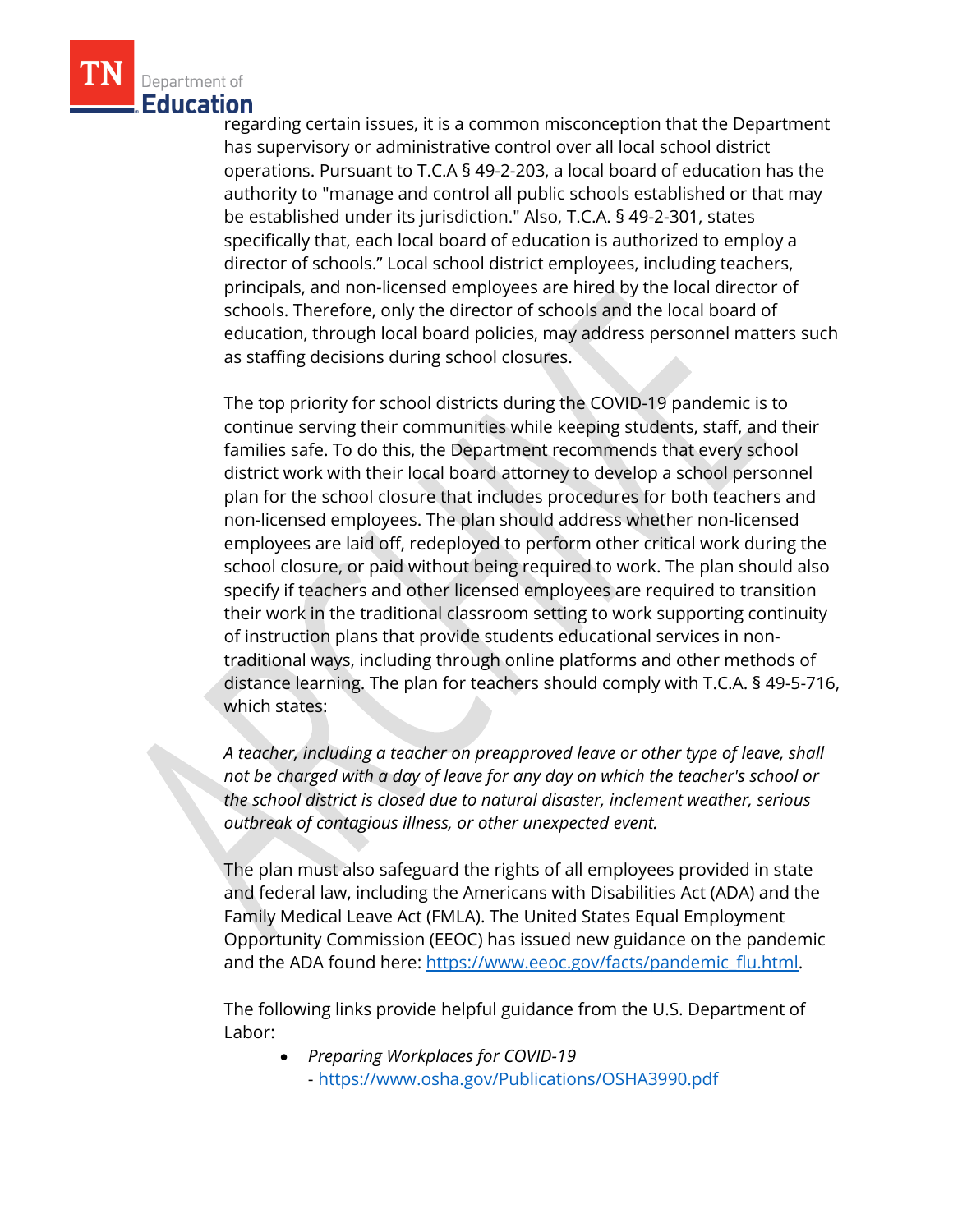

• *COVID-19 or Other Public Health Emergencies and the FMLA* <https://www.dol.gov/agencies/whd/fmla/pandemic>

In addition, the plan must ensure adherence to the guidance of the Centers for Disease Control and Prevention (CDC), the Tennessee Department of Health, and other public health authorities on appropriate steps to take relating to the workplace during the COVID-19 pandemic. Here is a link to CDC guidance for employers and workplaces on COVID-19: [https://www.cdc.gov/coronavirus/2019-](https://www.cdc.gov/coronavirus/2019-ncov/community/organizations/businesses-employers.html)

[ncov/community/organizations/businesses-employers.html](https://www.cdc.gov/coronavirus/2019-ncov/community/organizations/businesses-employers.html)

- How could districts address staffing shortages in the event multiple employees decline to participate under the new revisions to FMLA under FFCRA (Families First Coronavirus Response Act)?
	- o **RESPONSE:** Staffing is a local decision, per the question above, but the Department will continue to review information related to this question to determine if any specific guidance is necessary to resolve such issues.

## **Communications**

- Is it possible to move this meeting to later in the day? Several district leaders are involved in food distribution until noon each day.
	- o **RESPONSE:** Thank you for letting the Department know about this scheduling challenge for superintendents. TDOE will keep the Friday, March 27th call at 11:30am CT since that has already been communicated and will include special education directors. The Department has already reached out to a few district leaders to identify the best new time and plan to adjust starting next week. Please watch your emails for the updated information.

#### **IT**

- What guidance is available related to challenges with meeting instructional goals in rural districts where technology equipment and reliable internet service may not be available to many students?
	- o **RESPONSE:** Please reference the **IT** toolkit recently posted on the Department's website. This resource, along with other forthcoming resources, will provide guidance on how to leverage those resources for virtual options to facilitate learning delivery and action steps to promote internet connectivity in rural areas.

# **Assessment and Accountability**

- What are the guidelines related to promotion or retention of students?
	- o **RESPONSE:** The State Board has called a special meeting for Thursday, April 9, at 2 p.m. CT to address several issues related to the current public health crisis and HB2818, including all issues related to teacher and administrator evaluation, graduation and promotion requirements, dual credit, etc. State board staff and the Department are working closely to ensure all concerns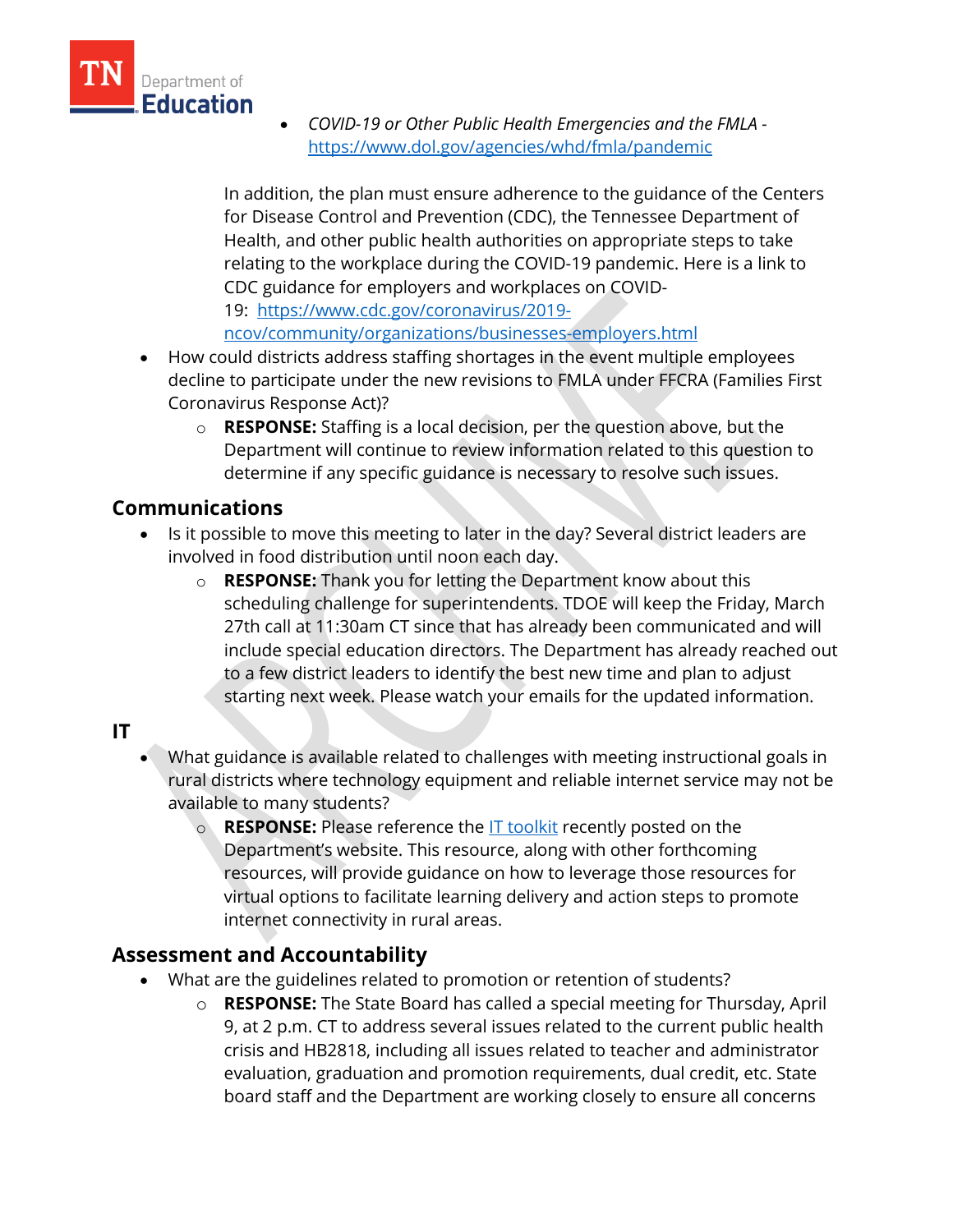

are addressed. Board staff are drafting exact language in concert with staff attorneys, and the Department expects proposed policy changes will be posted to the board's website several days ahead of the meeting. The Department will share that agenda with districts once SBE releases it publicly. The Department will also release guidance shortly after the April 9th meeting.

## **Legal requirements or needs**

- There have been numerous questions related to graduation requirements and teacher licensure that are dependent on the State Board of Education. What updates are there related to those?
	- o **RESPONSE:** The State Board has called a special meeting for Thursday, April 9, at 2 p.m. CT to address several issues related to the current public health crisis and HB2818, including all issues related to teacher and administrator evaluation, graduation and promotion requirements, dual credit, etc. State board staff and the Department are working closely to ensure all concerns are addressed. Board staff are drafting exact language in concert with staff attorneys, and the Department expects proposed policy changes will be posted to the board's website several days ahead of the meeting. The Department will share that agenda with districts once SBE releases it publicly. The Department will also release guidance shortly after the April 9th meeting.
- If educators in a district are providing online instruction for at least 90 minutes each day, should that district still code the day as a district closing? How might that decision impact employee leave time?
	- o **RESPONSE:** Any answer to this question must be made on a case-by-case basis. If a district wants to decline a waiver of instructional days and remain open virtually, please contact TDOE's general counsel, [Christy.Ballard@tn.gov](mailto:Christy.Ballard@tn.gov) for more information.
- I read that Indiana has chosen to reduce the school year requirement to 160 days. Is Tennessee doing the same?
	- o **RESPONSE:** This is not necessary. Pursuant to HB 2818/SB2672 that passed late last week, the commissioner granted a blanket waiver for all instructional days missed due to COVID-19 and the tornado and severe weather that impacted middle Tennessee on March 3. The Department will see what the course of the virus looks like through April 24 for Tennessee and address school reopening later in the year.
- What does the extension of recommended school closure through April 24 mean for district requirements?
	- o **RESPONSE:** Pursuant to HB 2818/SB2672 that passed late last week, the commissioner granted a blanket waiver for all instructional days missed due to COVID-19 and the tornado and severe weather that impacted middle Tennessee on March 3. The Department will see what the course of the virus